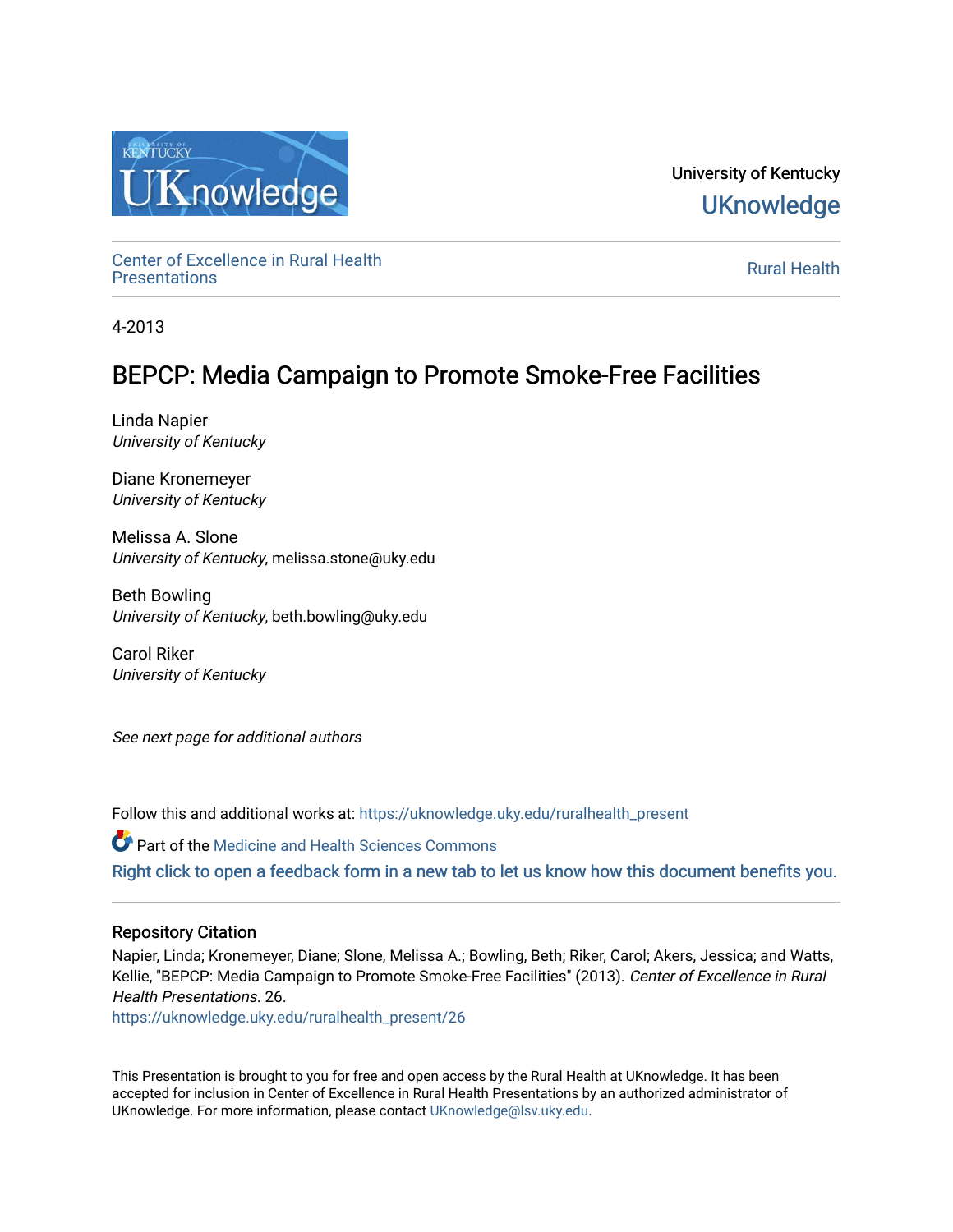### Authors

Linda Napier, Diane Kronemeyer, Melissa A. Slone, Beth Bowling, Carol Riker, Jessica Akers, and Kellie Watts